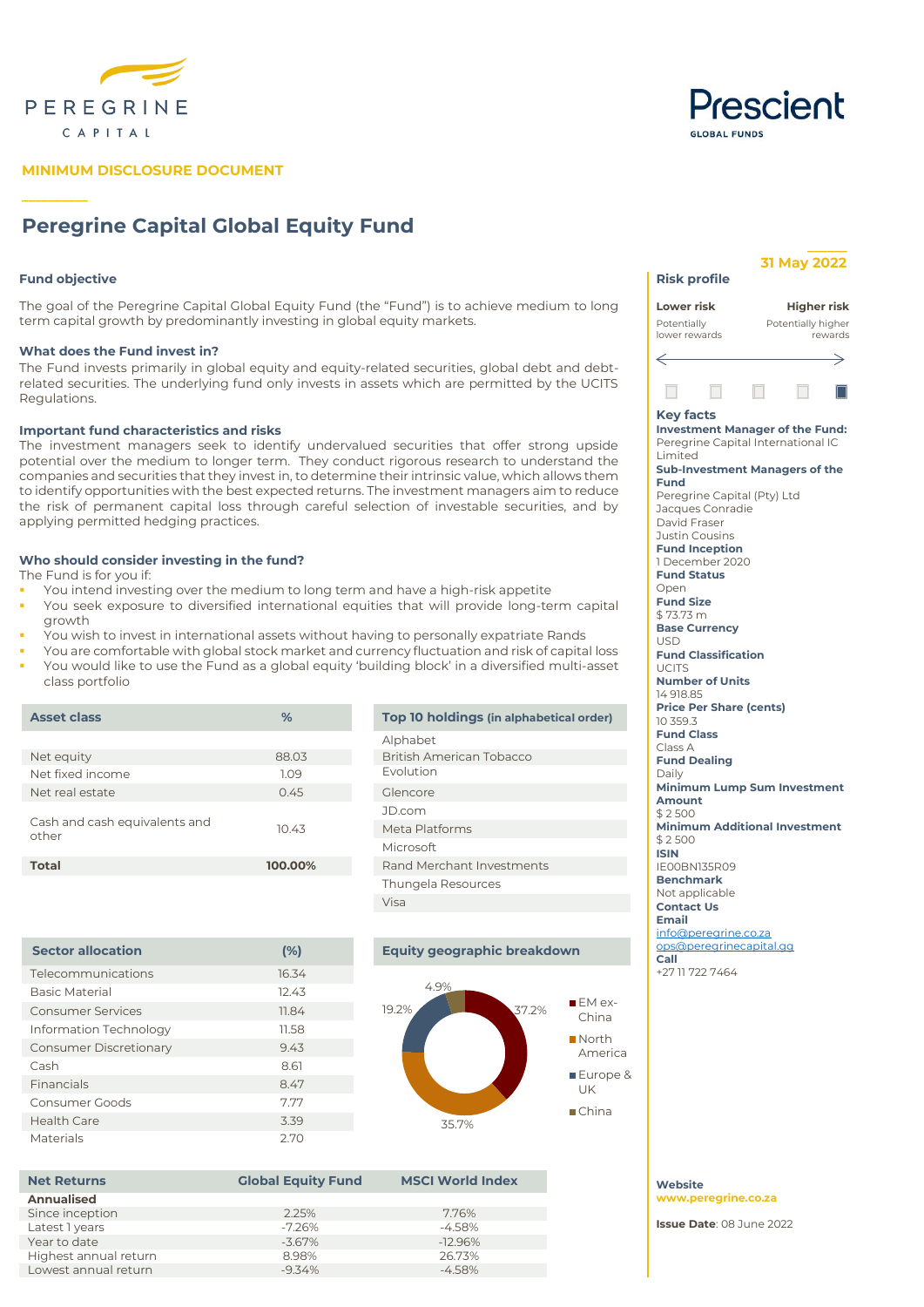| <b>Net returns</b> |          |           |       |          |          |      |          |       |          |       |          |            |              |                               |
|--------------------|----------|-----------|-------|----------|----------|------|----------|-------|----------|-------|----------|------------|--------------|-------------------------------|
|                    | Jan      | Feb       | Mar   | Apr      | May      | Jun  | Jul      | Aug   | Sep      | Oct   | Nov      | <b>Dec</b> | <b>Total</b> | <b>MSCI</b><br>World<br>Index |
| 2020               |          |           |       |          |          |      |          |       |          |       | $-0.44%$ | 5.25%      | 4.78%        | 5.68%                         |
| 2021               | 1.15%    | 0.58%     | 0.46% | 6.07%    | $-1.65%$ | .18% | $-1.53%$ | 1.06% | $-4.83%$ | 1.81% | $-5.65%$ | 4.59%      | 2.64%        | 22.38%                        |
| 2022               | $-2.08%$ | $-4.67\%$ | 5.03% | $-2.34%$ | 0.60%    |      |          |       |          |       |          |            | $-3.67%$     | $-12.96%$                     |
|                    |          |           |       |          |          |      |          |       |          |       |          |            |              |                               |

# **Fund commentary**

The net return for the month of May was 0.60% for the Peregrine Capital Global Equity Fund. May was another turbulent month for global markets, with significant intra month volatility and divergent performance across major equity indexes. The MSCI World Equity Index advanced 0.2%, while the Nasdaq continued its poor run ending down 2.2%. The JSE Capped SWIX dropped by 0.3%.

The ongoing uncertainties around the Ukraine and Russia conflict, COVID-19, global growth trajectories, inflation, interest rate hikes and local politics continue to create significant volatility in asset prices. Portfolio positioning remains balanced, with exposure is balanced between energy producers that benefit from higher inflation, cheap value opportunities and cash generative growth companies where we deem valuations attractive. The balance sheets of all companies we are invested in remain extremely strong, which is critical for them to navigate through this period of higher inflation and lower growth, with recession risk looming large.

Peregrine Capital remains resolutely committed to seeking out investment opportunities during these uncertain times, based on detailed, bottom up, fundamental research and deploying capital rationally where market prices deviate materially from fundamental value. We remain confident that over the medium term the earnings growth of our shares should come through in strong performance for investors.